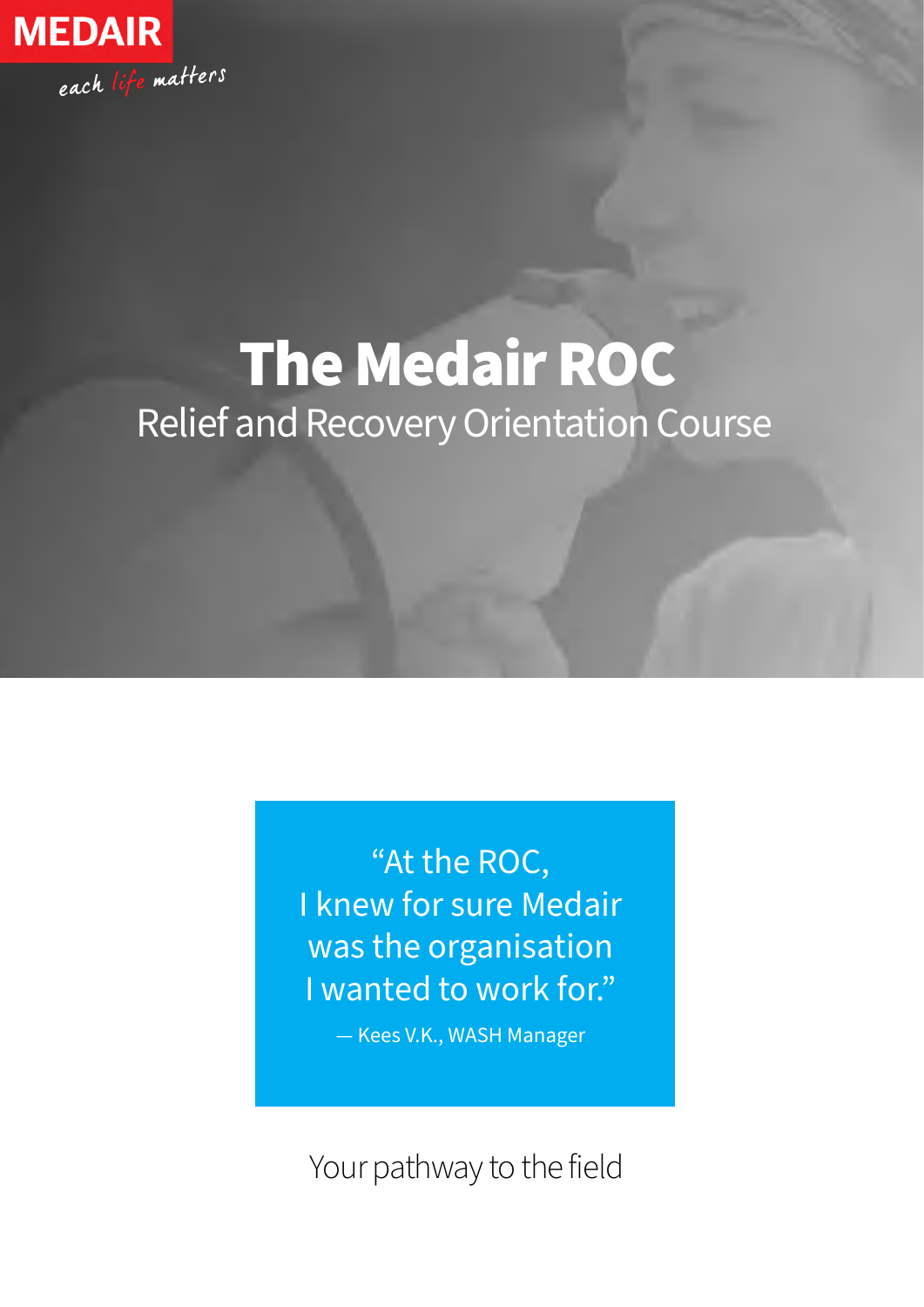# What is the ROC?

**The ROC is a mandatory week-long course, unique to Medair, and a prerequisite for all candidates who desire to work in our field locations and for many employed at our Global Support Office.**  It is **by invitation only**—meaning your profile must be reviewed by our Human Resources team and considered a potentially strong fit for a field role in order to attend. The majority of participants who attend the ROC successfully complete the course and begin a career with Medair within several months.

The course serves as an invaluable introduction to Medair's values, culture, and programming and to the humanitarian sector at large. Participants will experience the realities of humanitarian work through practical and challenging simulations. Throughout the course, participants will also learn about the professional and biblical principles of humanitarian aid, the unique challenges relief workers face in the field, the challenges of living internationally in an insecure environment and working within a multicultural team, and the complexities of working with a variety of stakeholders in the humanitarian aid sector.

# Locations, Course Fees & Travel Costs

### Where is the ROC?

The ROC is normally hosted near our Global Support Office in Switzerland multiple times per year and occasionally in Kenya. **Participants are responsible for their own travel costs to and from the ROC.**

**We have now adapted the ROC to enable us to occasionally hold it virtually (vROC). Those invited will participate from home, and will need to be fully present online for the entire vROC week.**

## What is the course fee & what does it cover?

Depending on whether you are invited to attend a physical or virtual ROC, you are expected to pay:

**a)**Virtual ROC – 300 EUR course fee, which covers all course content, simulations, and orientation provided by Medair for the seven days, as well as receiving a personalized report on personality based on the Hogan methodology, delivered through Medair's partner Thrive. or

**b)**Physical ROC - 500 EUR course fee\*, which in addition to the above, covers all costs of meals and accommodations for the duration of the course. \*Pricing validfrom19thApril 2022



## Good to know

- Due to large numbers of applications, we aim to reply to applicants within 2 weeks. If you have not heard from us, we may still be processing your application.
- Please check your spam folder in case our reply has gone there.
- The closing date for applications is normally 5 weeks before start date. Thus some participants will be invited after this deadline.
- ROC fees are non-refundable, apart from exceptional cases and with a minimum of three weeks' notice.
- If applying directly for the ROC, please remember to clearly state your desired role(s) in your application

#### **www.medair.org/jobs/roc/**

For all upcoming ROC dates, locations and to apply.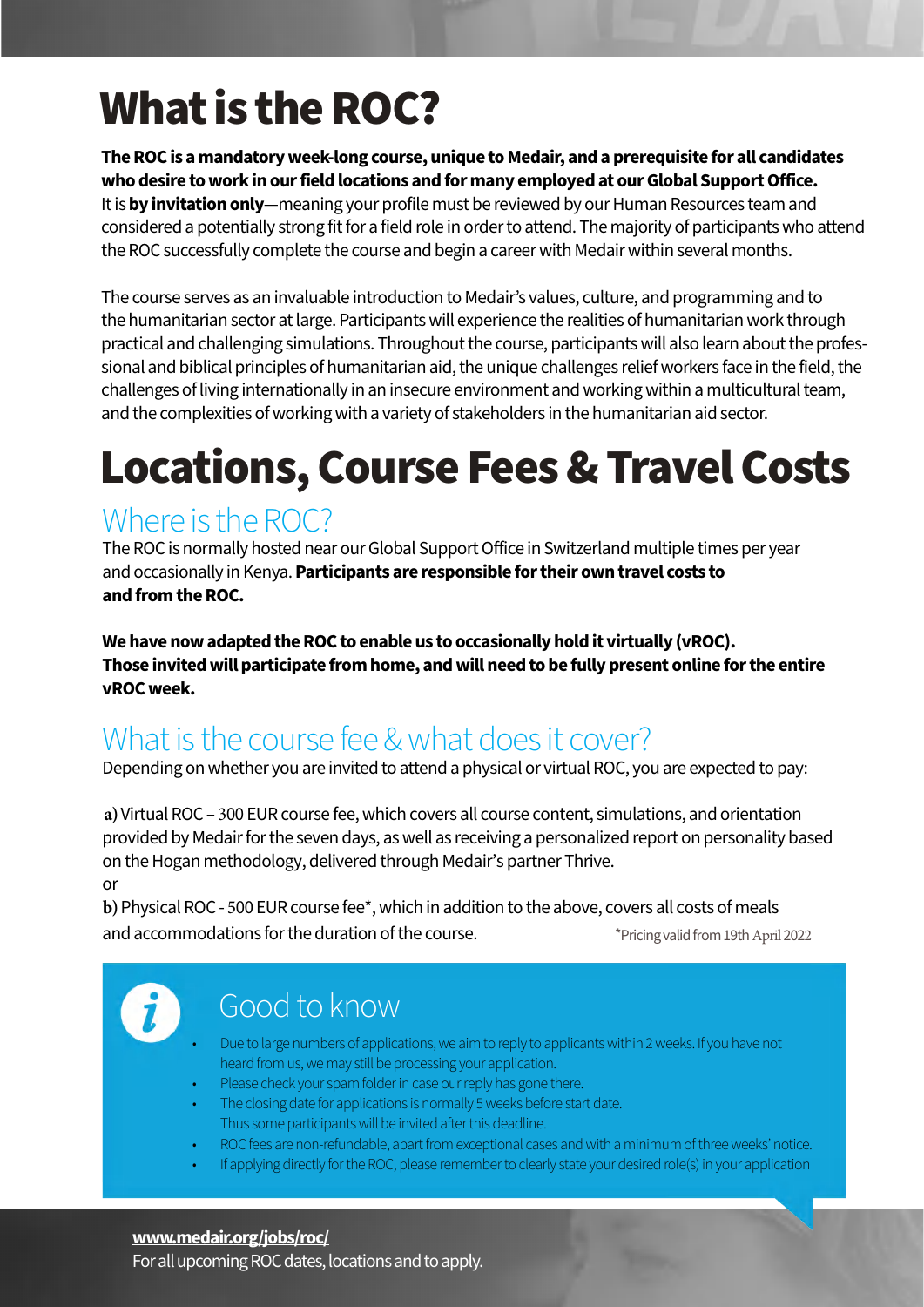# What to expect

### Participant Evaluations & Interviews

The ROC is an orientation course, but it is also used to evaluate prospective staff.

At the ROC, we evaluate participants in **five core areas:**

- 1. Motivation
- 2. Adaptability
- 3. Technical skills
- 4. Ability to work within a team
- 5. Leadership and management skills

At the end of the ROC, each participant will be interviewed by a member of our Human Resources team and/or sector specialist to evaluate their experiences during the week and discuss their possible future with Medair. The course will help determine if a humanitarian career with Medair is the right fit for you, and if you are a clear match for a field role with Medair.

## ROC Schedule

#### **Day 1: Welcome Day**

Introductions / Review the course programme

#### **Day 2: Understanding Medair**

Introductions to the simulation / Medair: our history, mandate, work, values, and structure

#### **Day 3: Understanding Humanitarian Aid**

Introduction to the humanitarian context / Introduction to project management /

Practical exercises: handling stress, cross-cultural context, team-building

#### **Day 4: Understanding Others**

Security and contact with authorities / Dealing with injustice, suffering, and death

#### **Day 5: Encountering the Field**

Simulation day: teams complete field survey / Experiences from the field

#### **Day 6: Understanding Myself**

Personality profiles and team dynamics / Presentation and evaluation of project proposals

#### **Day 7: Understanding the Job**

Personal interviews / Briefing on current Medair projects and job profiles

#### **Day 8: Closure Day**

Final meetings / Departure

Please note: The ROC schedule is subject to change without notice.